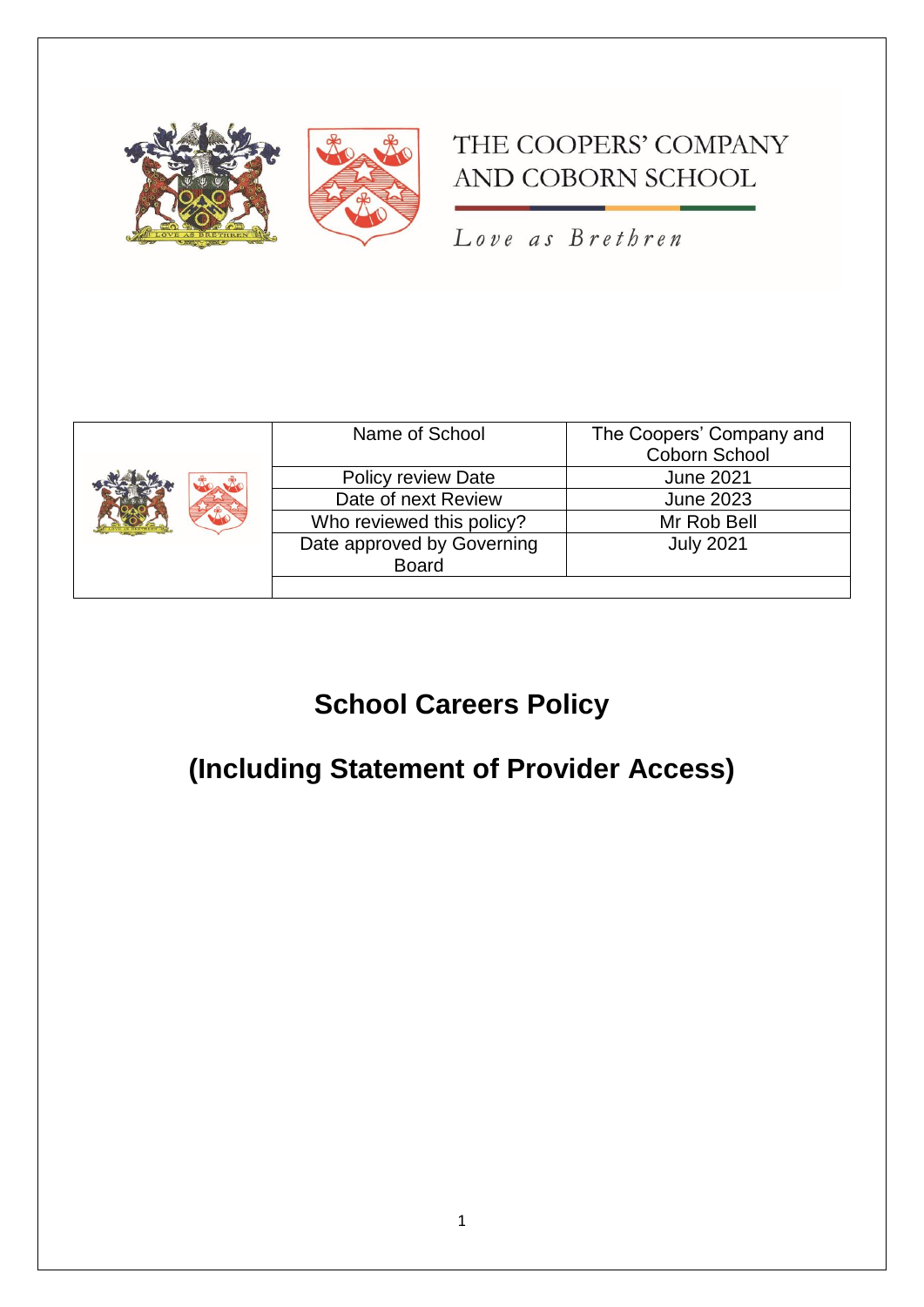| <b>Introduction</b>                                      | p.3 |
|----------------------------------------------------------|-----|
| <b>Intent Statement</b>                                  | p.3 |
| <b>Implementation: Management</b>                        | p.4 |
| <b>Implementation: Staffing</b>                          | p.4 |
| <b>Implementation: The Programme / Gatsby Benchmarks</b> | p.4 |
| <b>External Partnerships</b>                             | p.5 |
| <b>Resources</b>                                         | p.5 |
| <b>Links with other policies</b>                         | p.6 |
| <b>Monitoring and review</b>                             | p.6 |

## **Appendices**

| <b>Appendix 1: Statement of Provider Access</b>         | p.7  |
|---------------------------------------------------------|------|
| Appendix 2: Audit/Evidence against Gatsby Benchmarks    | p.9  |
| <b>Appendix 3: Curriculum Map for CEIAG</b>             | p.14 |
| <b>Appendix 4: Strategic Development Plan for CEIAG</b> | p.18 |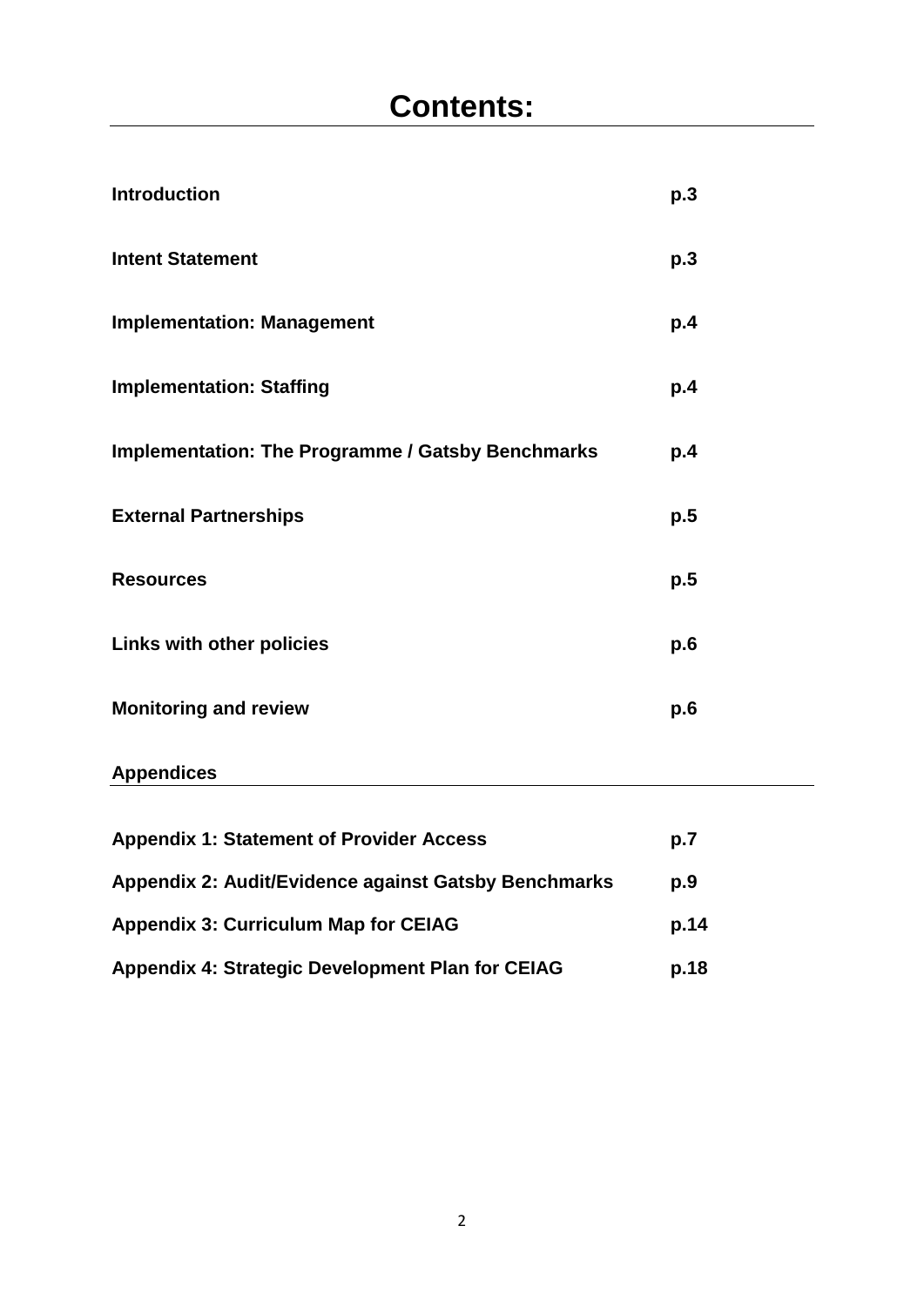#### **Introduction**

Through a planned programme of activities, Careers Education, Information, Advice and Guidance (CEIAG) and employability skills, The Coopers' Company and Coborn School seeks to help all students take their place as suitably qualified and responsible adults within society. The focus is upon career and option choice, raising the aspirations and achievement of individual students and equipping them with skills, attitudes, knowledge and understanding as a foundation for managing their lifelong career and learning.

The school has always had a strong reputation for the quality of its careers provision, led by a dedicated Head of Careers. As a school, we believe in the importance of:

- Providing a planned programme of activities for all students in Years  $7 13$  to help them to plan and manage their future careers.
- Providing IAG which is impartial, unbiased and is based on their needs.
- Ensuring that the CEIAG programme follows local, regional and national frameworks for good practice and other relevant guidance, such as: Section 19 Education Act (2011), The Technical and Further Education Act (January 2017), Careers strategy: making the most of everyone's skills and talents (December 2017), Careers guidance and access for education and training providers: Statutory guidance for governing bodies, school leaders and school staff (January 2018); as well as guidelines from Ofsted, the Career Development Institute and the Gatsby benchmarks for good career guidance.
- Working in partnership with the Prospects Service, local authority, employers and apprenticeship providers to ensure all students access education, employment or training at the relevant transition points.

#### **Intent Statement**

As a school we are passionate about providing curriculum breadth. Students are entitled to CEIAG which meets professional standards of practice and is both personalised and impartial. It is integrated into students' experience of the whole curriculum and based on a partnership with students and their parents or carers. The programme is structured to deliver outcomes, and raise aspirations, ensuring that no students are identified as NEET at the end of Year 11 or Year 13.

It also explicitly links with our PSHE programme and one of the three core modules 'Living in the Wider World'

The careers programme is designed to meet the needs of the students at The Coopers' Company and Coborn School to ensure progression through activities that are appropriate to students' stages of career learning, planning and development. The intent of our programme is:

- To help young people develop an understanding of their own and others' strengths, limitations, abilities, potential, personal qualities, needs, attitudes and values.
- To help young people investigate opportunities for further learning and employment, make decisions and manage transitions across key stages.
- To help ensure that, wherever possible, all young people leave the school with employment, further education or training.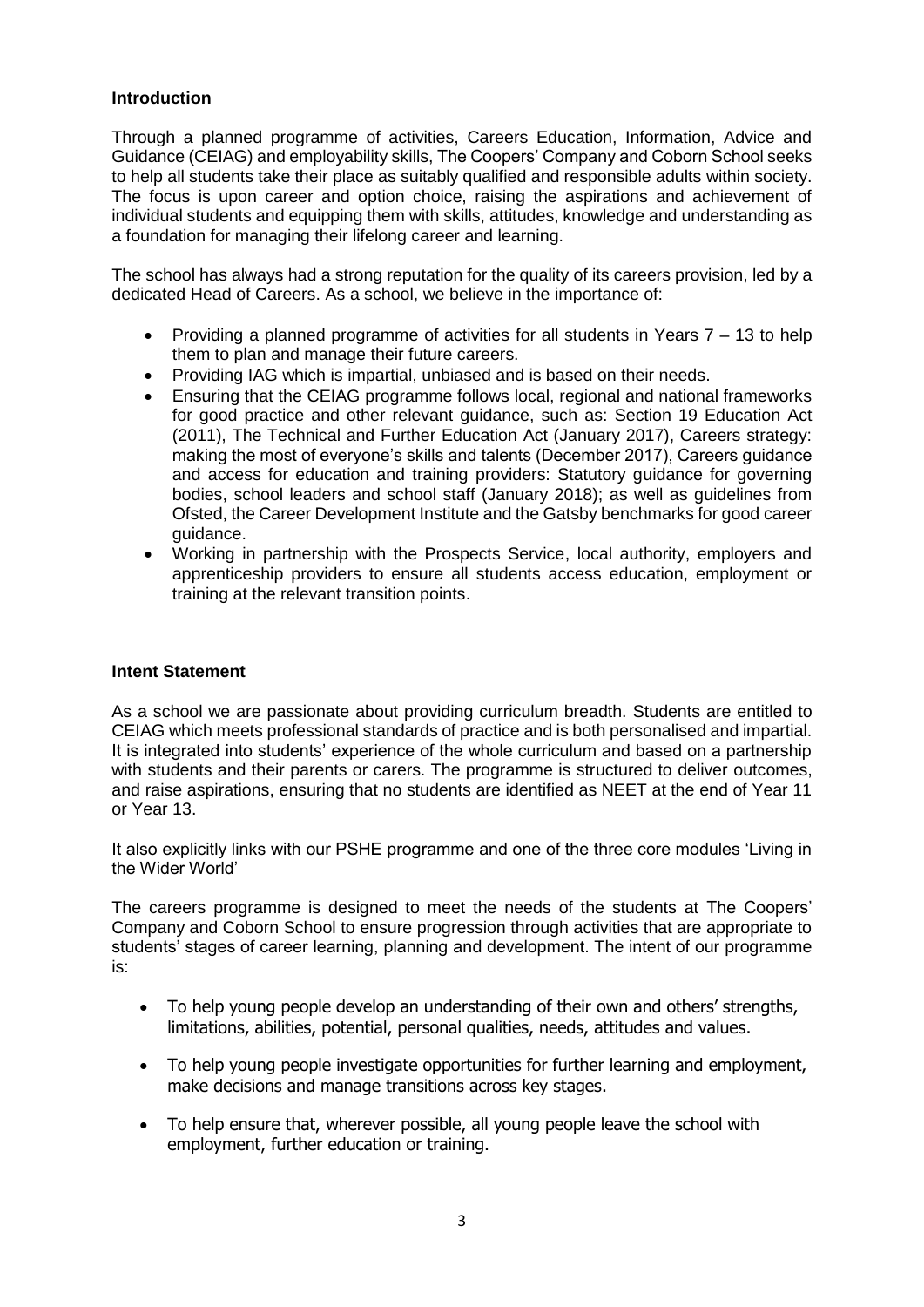CEIAG at Coopers' Coborn aims to provide students with the skills, knowledge and understanding to support the 3 core aims of the framework for careers, employability and enterprise education:

- Developing yourself through careers, employability and enterprise education
- Learning about careers and the world of work.
- Developing your career management and employability skills.

The CEIAG programme provides pupils with a wide range of experiences to help them progress effectively through their education and on to successful careers.

#### **Implementation: Management**

Responsibilities are spread between the Deputy Headteacher with oversight of CEIAG, the Head of Careers, the Careers Administrator as well as the PSHE co-ordinator. They plan, coordinate and evaluate the careers programme. They also plan and implement work experience for Y10 pupils and work shadowing in Year 12. The PSHE co-ordinator is consulted to ensure appropriate coverage of careers themes in the PSHE programme, tutor time activities and in subjects across the school. Prospects also has an active role in leading our extensive careers interview programme.

#### **Implementation: Staffing**

All staff contribute to CEIAG through their roles as tutors, PSHE co-ordinator and subject teachers. Through PSHE and tutor time, Form Tutors deliver specialist sessions. Heads of Year liaise with the Head of Careers to address needs of all students, including support from teachers and external agencies, such as the independent Careers Advisor. Careers information is available from the Head of Careers.

#### **Implementation: The Programme and Gatsby Benchmarks**

The careers programme includes in person careers education sessions, careers lessons (within the school's PSHE programme), career guidance activities (group work and individual interviews), information and research activities, employability learning (including 2 weeks of work experience in key stages 4 and one week in key stage 5) and individual learning planning, recorded through 'Careers Action Plans'. Other focused events, e.g. a Careers Convention are provided, as are key transition events such as Beyond 14/Beyond 16/Beyond 18 events. Online encounters and experiences also take place between students and further and higher educational institutions and employers to a greater extent than ever before due to the Covid-19 pandemic, while face-to-face contact is not possible.

All students receive at least one careers interview with the Careers Advisor during KS4. Additional intervention strategies using support from Prospects mentoring programmes BOOST Plus for year 10, 11, 12 ,13 (SEND, vulnerable and potential NEET) TTK year 11 (potential NEET), Make Happen (Uni Connect Programme) targeted wards are introduced for those students who may find processes such as securing a 'next step' particularly challenging. The Careers Advisor/Head of Careers is central to providing guidance to students on routes beyond school and those students who are unsure of their destination after Year 11/Year13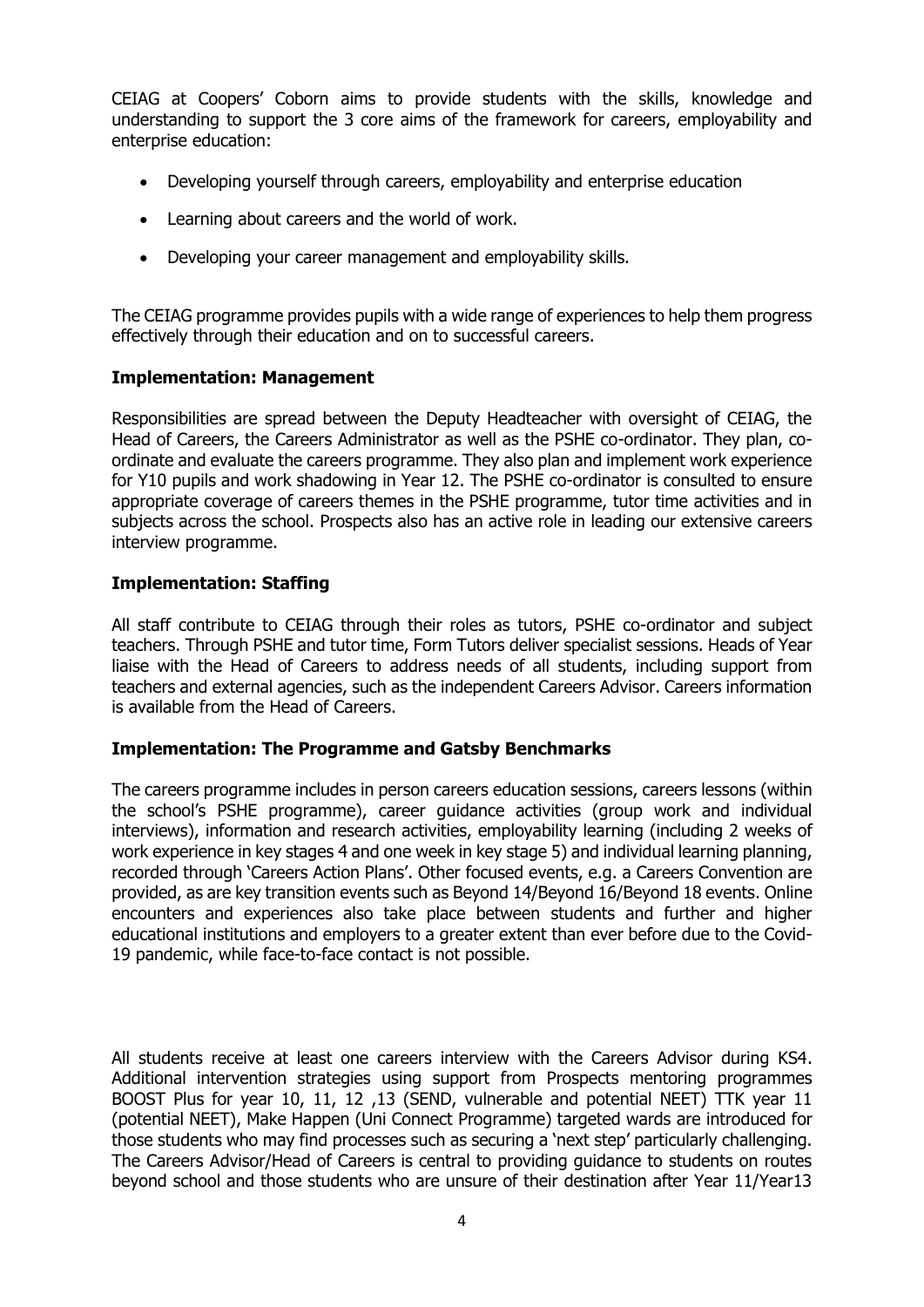are given further support in groups or as individuals to provide the best possible guidance. All students in Year 9 and Year 11 are also given 1-2-1 specialised interviews by members of the School's Senior Leadership Team at critical transition points (Beyond 14 and Beyond 16).

The Careers Advisor also provides an important contribution to the planning, design and delivery of all aspects of our careers education, including the PSHE programme.

Year 11, 12 and 13 pupils at risk of not being in education, employment or training post-16 and post-18 are regularly identified and have additional meetings with the Careers Advisor, after which appropriate interventions are agreed and implemented. The support is arranged by the relevant Head of Year and implemented well before any student at this risk is due to leave the school.

For an in-depth overview of our programme and how we evidence the programme against specific Gatsby benchmarks, please see Appendix 2, p.9

For a curriculum map which evidences the key activities for each year group, please see Appendix 3, p.14

#### **External Partnerships**

An annual partnership agreement is negotiated between the school and the Prospects Service who provide the external, independent Careers Advisor, BEP for Year 10 work experience, Make Happen - The National Collaborative Outreach Programme (NCOP) and BOOST plus delivered by Prospects aimed at 15 -19 year olds at risk of NEET.

Firm links have been established with apprenticeship providers and a range of employers, particularly through the provision of work placements; KS4 and many KS5 pupils undertake work placements, integral to their courses. Employers visit the school to run work-related activities with pupils and to speak to pupils about a range of employment sectors.

We have significant exposure to school leaver programmes, links with alumni, the Coopers' Company and City of London and job and apprenticeship information is shared with pupils about available opportunities

In addition, employers offering apprenticeships visit the school to facilitate work-related learning and speak to pupils about opportunities within their companies and sectors.

Strong links also exist with Universities and Further Education colleges, who often come into school to speak with pupils. Any provider wishing to request access should contact the Head of Careers (please see Appendix 1 Provider Access Policy, p.7).

#### **Resources**

Funding is allocated in the annual budget-planning round in the context of whole-school priorities and particular needs in the CEIAG area. The Deputy Headteacher/Head of Careers with oversight of CEIAG is responsible for the effective deployment of resources. The Head of Careers is also excellent at receiving additional funding from various funding agencies and receiving funding from key employers/apprenticeship providers. Where relevant, 16-19 Bursary Funding or Pupil Premium Funding is used to support students in this area.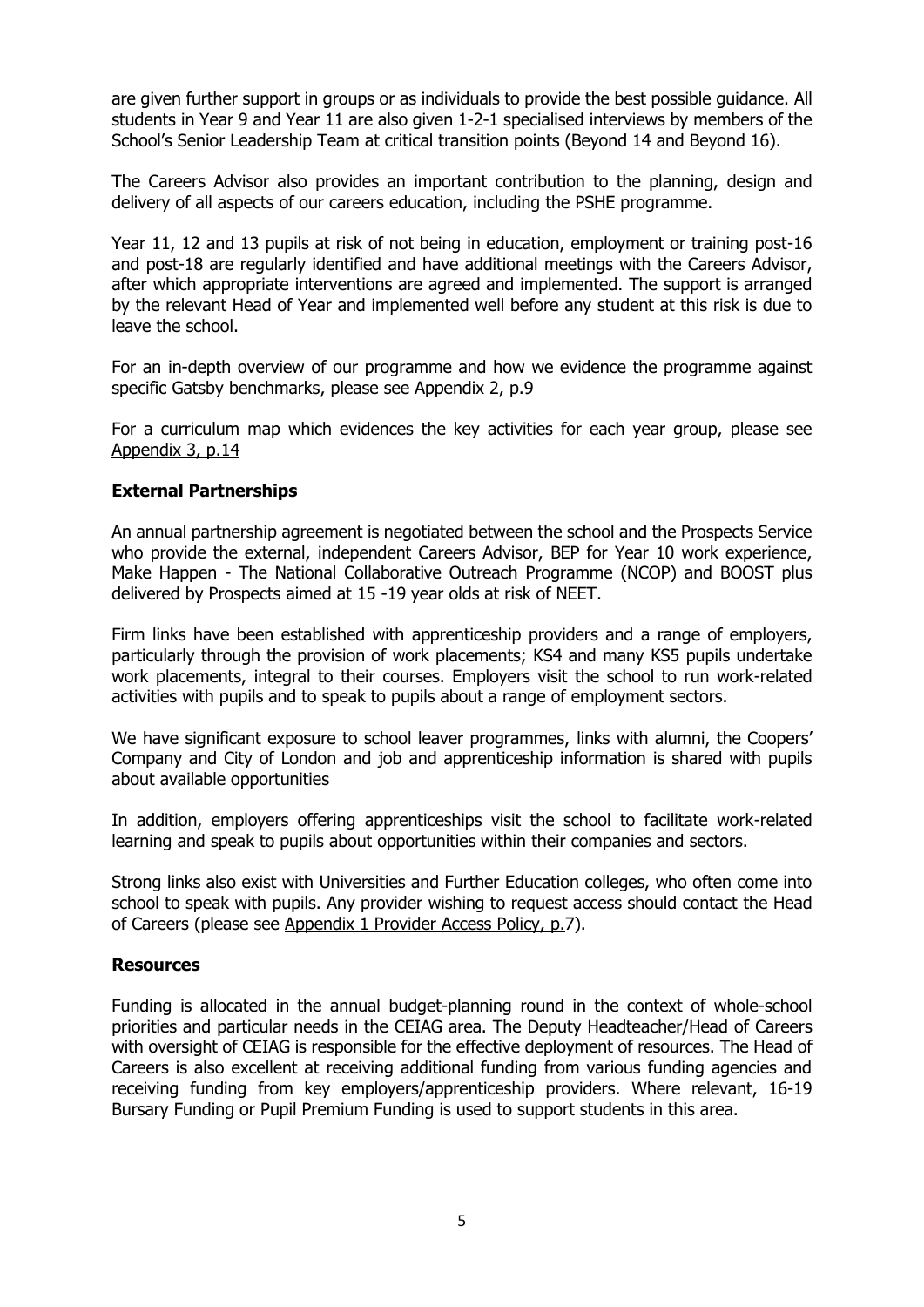### **Links with other policies:**

The policy for CEIAG supports and is itself underpinned by a range of key school policies especially:

- Curriculum and Assessment Policy
- PSHE Policy

#### **Monitoring, review, evaluation and development of CEG**

This policy is reviewed every two years and is approved by the Governing Body.

Forms of informal monitoring within school are:

- Developmental activity is identified annually in the SIDP and the Head of Carers works towards a Strategic Action Plan
- Feedback on the effectiveness of the CEIAG programme is sought through focus groups and questionnaires. Resulting action points then feed into the following years' planning process to ensure they are addressed.
- Review of the school's adherence to the Gatsby Benchmarks through Compass, an online self-evaluation tool for schools.

The following provision is reviewed by the Head of Careers and the Deputy Headteacher with oversight of CEIAG:

 Annual review of partnership activities with the Prospects Service/BEP/Make Happen (NCOP)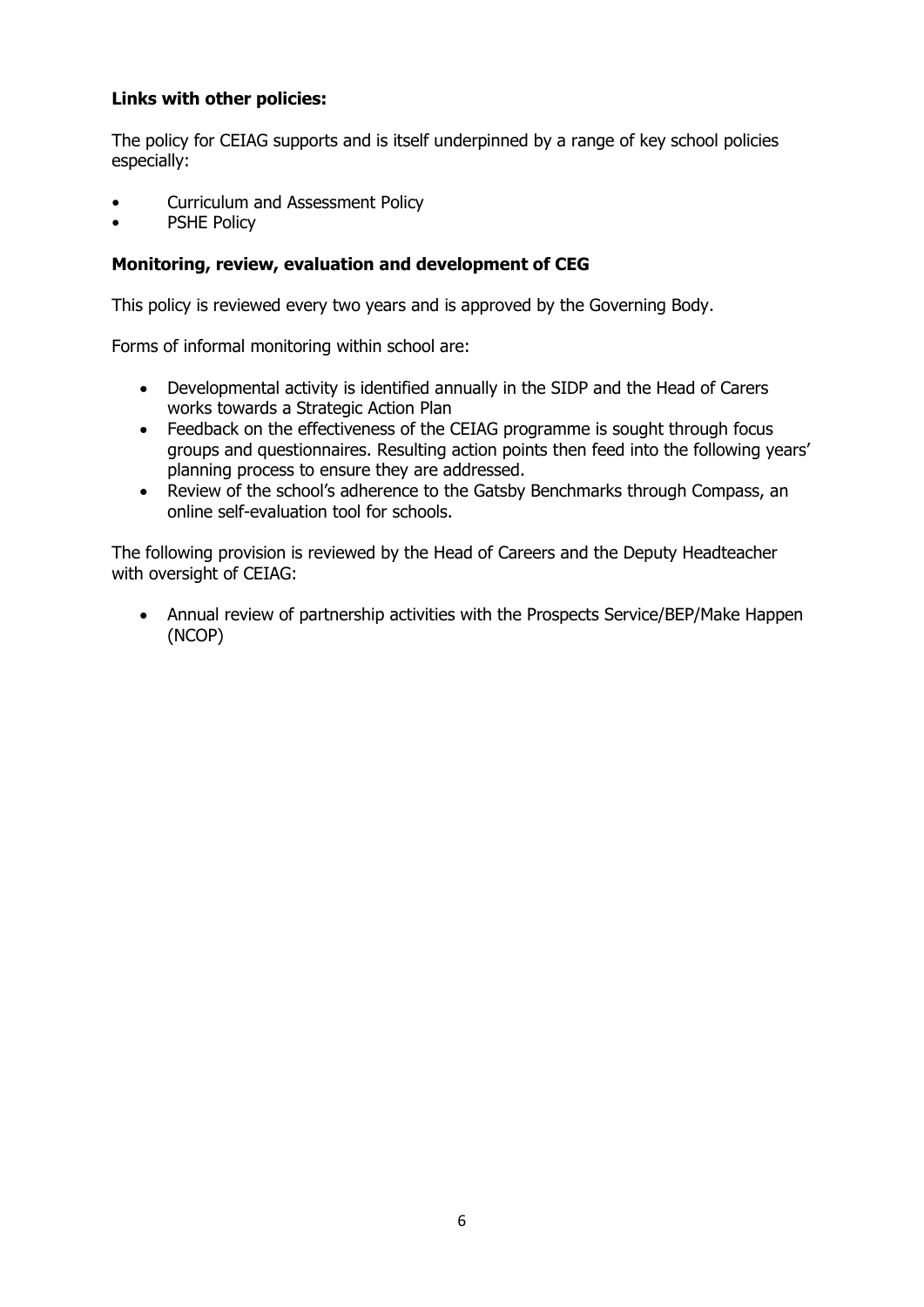## **Appendix 1:**

#### **Statement of Provider Access: Policy Statement**

#### **Introduction:**

This policy statement sets out the school's arrangements for managing the access of providers to pupils at the school for the purpose of giving them information about the provider's education or training offer. This complies with the school's legal obligations under Section 42B of the Education Act 1997.

#### **Pupil Entitlement:**

All pupils in years 7 - 13 are entitled:

- To find out about technical education qualifications and apprenticeships opportunities, as part of a careers programme which provides information on the full range of education and training options available at each transition point;
- To hear from a range of providers about the opportunities they offer, including technical education and apprenticeships – through options events, assemblies and group discussions and taster events;
- To understand how to make applications for the full range of academic and technical courses.

#### **Management of Provider access requests:**

#### **Procedure**

A careers provider/employer/apprenticeship provider wishing to request access should contact:

Mrs Samantha King, Head of Careers Telephone: 01708 251817 Email: [skg@cooperscoborn.co.uk](mailto:skg@cooperscoborn.co.uk)

#### **Opportunities for access:**

A number of events, integrated into the school careers programme, will offer providers an opportunity to come into school to speak to pupils and /or their parents/carers. Please see Appendix 2 and Appendix 3 for more information.

#### **Premises and facilities:**

The school will make large spaces, classrooms or private meeting rooms available for discussions between the provider and students, as appropriate to the activity. The school will also make available AV and other specialist equipment to support provider presentations. This will all be discussed and agreed in advance of the visit with the Head of Careers or a member of their team. Providers are welcome to leave a copy of their prospectus or other relevant course literature with the Head of Careers.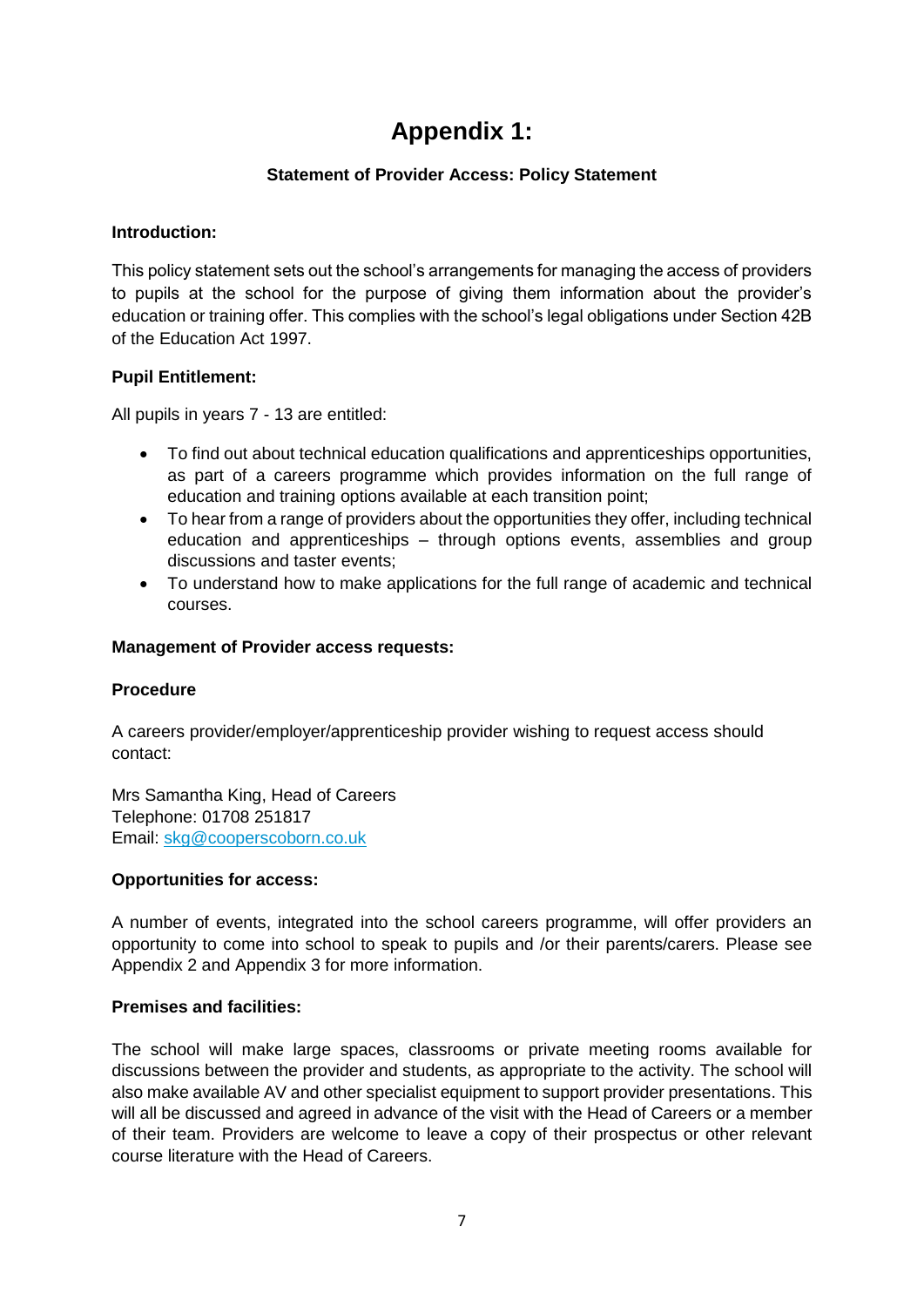## **Safeguarding:**

Our safeguarding/child protection policy outlines the school's procedure for checking the identity and suitability of visitors. Education and training providers will be expected to adhere to this policy.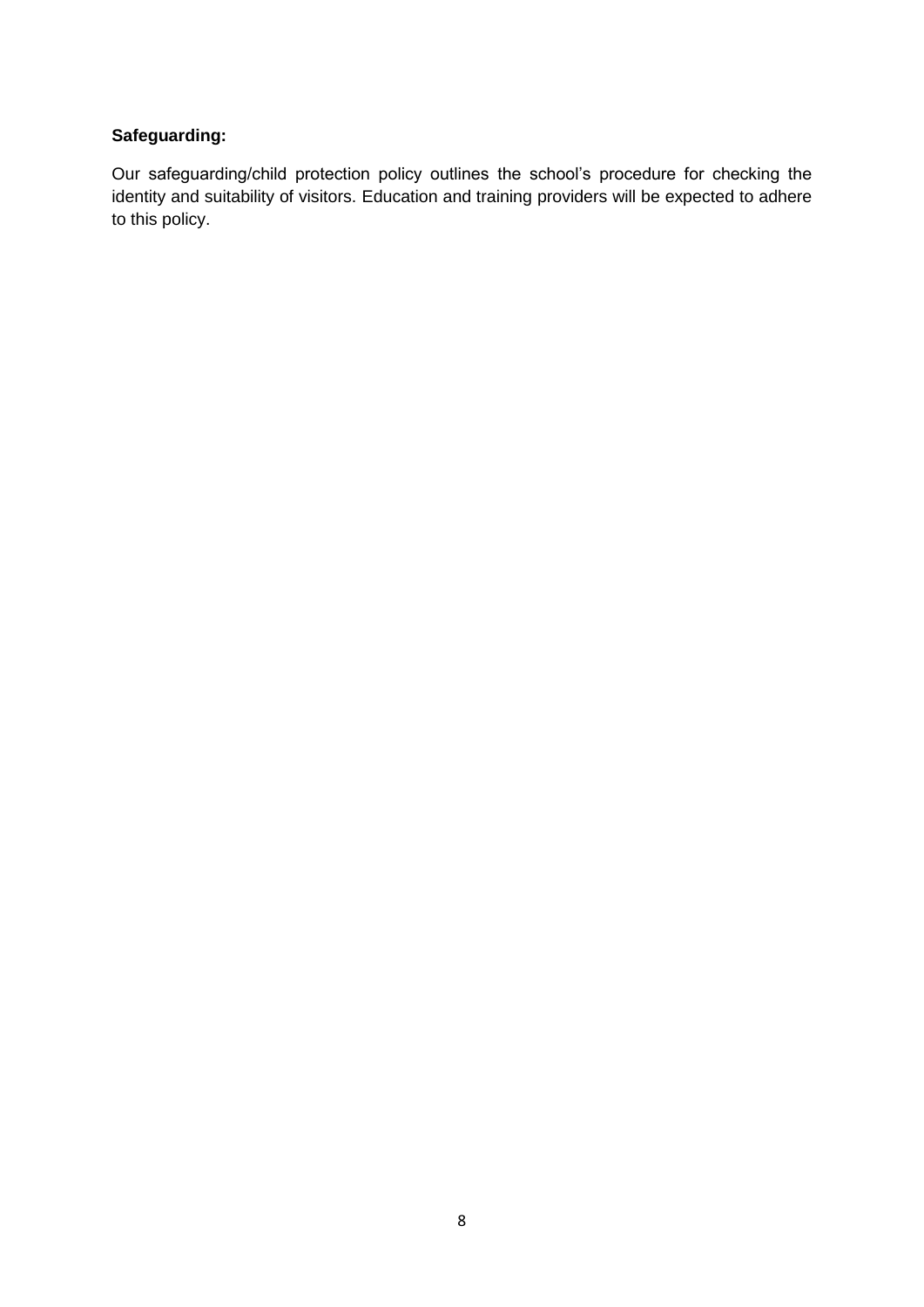## **Appendix 2: Evidencing against Gatsby Benchmarks**

#### **Gatsby 1: A stable careers programme**

- The Coopers' Company and Coborn School has a stable, structured careers programme which is embedded in the curriculum and is known and understood by students, parents, and governors. It has the explicit backing of the senior leadership team and has an appropriately trained person responsible for it.
- Has a designated careers leader who has been appointed since 2005. There is SLT link who oversees careers for 11 – 18 students - a Deputy Head teacher who has worked with the Head of Careers for a decade.
- A careers programme which meets the needs of ALL students. A stable and structured careers programme has been developed with a thematic approach for each of the year groups. This is as follows:
	- Year 8: Exploration of various careers linked with subject options
	- Year 9: Careers pathways linked with subject options. Launch post 14 provision
	- Year 10: The world of work work experience. Launch post 16 and 18 provisions
	- Year 11: Further explore Post 16 and 18 choices and provision
	- Year 12 and 13: this provision focuses on universities and academic opportunities, Employment, career opportunities and UCAS support

The Prospects Advisor acts as a critical friend and helps with the ongoing development of a programme that has an impact on students.

- Parents are aware of careers information through the school's information evenings, Parents' Evenings and website
	- Year 9, 10, 11, 12 13 Information evenings that provides career information and Post 16 provision
	- Parents and students have the opportunity to gain further advice on the Kudos forum from the career's advisor and career lead.
	- Dedicated 'Beyond 14', 'Beyond 16' and 'Beyond 18' programmes
- Access to careers information
	- The PSHE programme for all years meets the statutory and non-statutory objectives as laid out from the government. 'Living in the wider world' one of 3 strands that explicitly addresses a careers education provision
	- Trips and Workshops for various years allows provides employer encounters from various industries. This is in partnership with out external partners such as Investment 2020, Fords, The Brokerage. Examples include: Stem opportunities with Ford, Medicine in Focus (Year 12), Network Rail workshop. , External partnerships that provide opportunities include Credit Suisse Inspire programme for girls. Skills days- opportunity to meeting various employers from different sectors
	- Assemblies Year 8 13. At various points throughout the year that links to beyond 14, 16 and 18 pathways.
	- Opportunities to engage with online encounters and experiences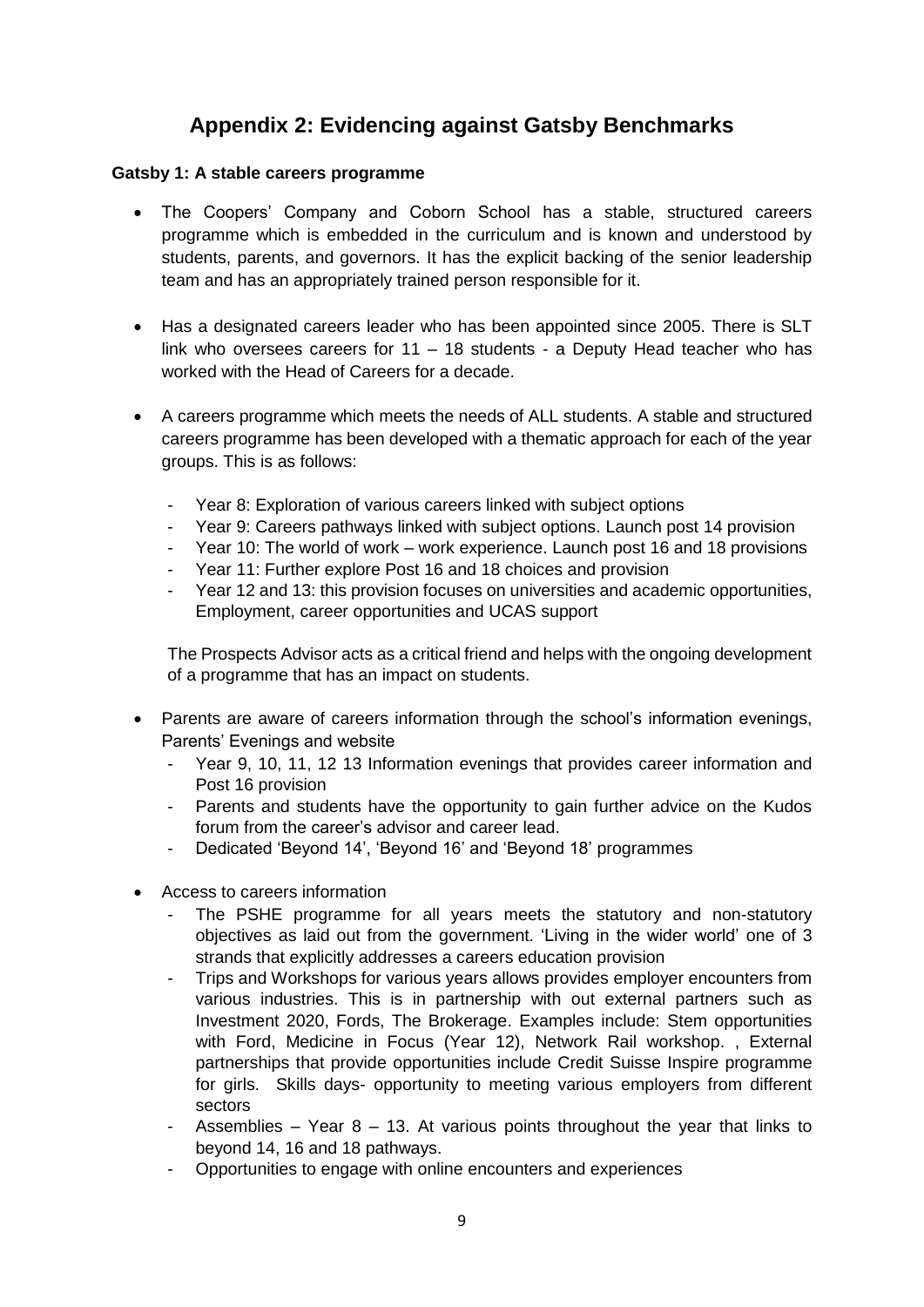A development plan for the careers programme This sets out plan for each of the individual year groups and aims to fulfil guidance set by the career's statutory guidance and the Baker Clause January 2018

### **Gatsby 2: Learning from careers and labour market information**

- School actively analyses its NEET/destinations data every year, both at Beyond 16 and Beyond 18 and analyses key trends and implications for future CIEAG. For example, we buy into the Gold UCAS package so we can analyse trends in our university destination data
- Students have a more rounded picture of opportunities available in the Labour market in year  $7 - 11$
- Use of Kudos and the school's website as references to good sources of information (years 7 – 13)
- Our provision incorporates LMI (Year11). In both year 10 and 11 students create and update personal Careers Profiles on Kudos, Personal Statements and CV.
- Access to future employers and independent, impartial career guidance from industry professionals.
- Guest speakers are invited to speak to students (all years) both in person and virtually. Also, on careers visits students get opportunities to discuss various aspects of LMI that allows access to the diverse pathways and job opportunities within any particular organisation.
- Use of Prospects for ongoing support regarding LMI
- Use of the school website that gives students links to various careers websites and platforms that provide up-to-date career and labour market information.
- Programme of two 'Beyond 18' days in Year 12 with employers speaking directly to students as part of a carousel
- Prospects one to one career interviews offer LMI

#### **Gatsby 3: Addressing the needs of each student**

- Data capture of Post 16/18 destinations is used to inform students of most suitable institutions to attend.
- All students in Key Stage 4 have a 1-2-1 Prospects interview, funded by the school, with the parent asked to attend
- Student needs constantly reviewed by 1-2-1's with Form Tutors
- All students in Year 9 and Year 11 are met with individually by a member of the school's SLT to provide 1-2-1 advice and support on next steps.
- Careers support, assemblies/parents' evenings in years 9 13 as well as options evenings in year 9 and 11. This includes information of post 16 choices, Kudos and apprenticeship information.
- Specialised 'Transitions Talk' at Careers Convention every year, led by Deputy Head
- Use of some programme providers such as Investment 2020, Brokerage, BEP and Prospects link to provide opportunities for students which meet the needs of our student body.
- Partnership with Prospects, BEP and National Careers Enterprise (LEAN East Network) and Make Happen (NCOP)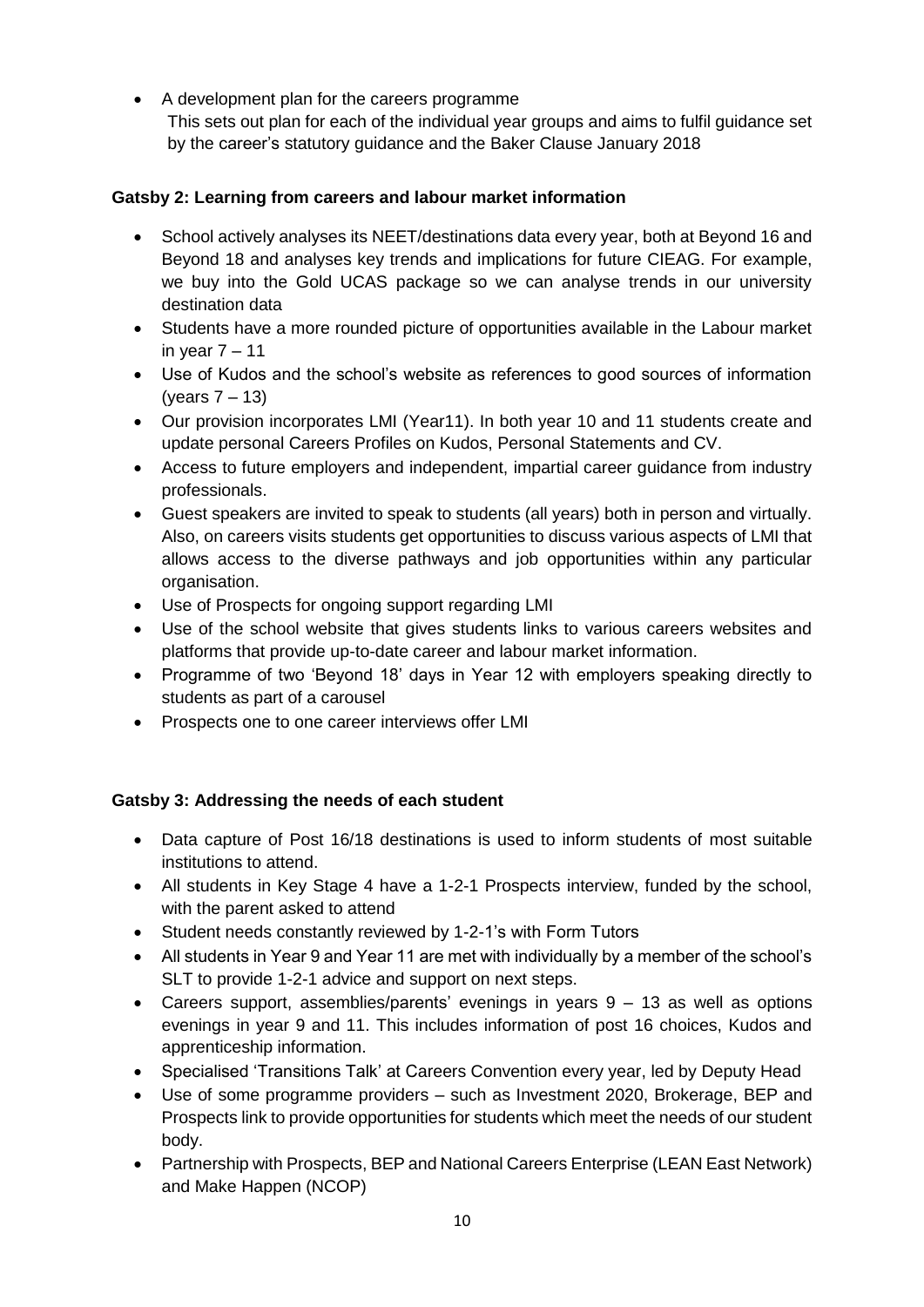- Year 10 and 12 work experience is addressed to students needs
- Head of Careers and Prospects Advisor attend all critical Parents' Evenings and transition points completing 1-2-1 intervention with students/parents
- Meet the Tutor Evening in year 12 a specialised event to ensure triangulation on CEIAG between school, student and home
- Targeted support for SEND/vulnerable and disadvantaged students. Prospects mentoring programmes - Boost Plus year 10, 11, 12, 13, TTK year 11 (potential NEET), Make Happen (Uni Connect Programme) identified students 9 – 13 in target wards and encourages into progression onto HE courses and degree level apprenticeships.
- Support and resources for all backgrounds including gender and diversity groups. Social Mobility Foundation, The Brokerage, Women in industry, Rare, Sutton Trust and UNIQ

#### **Gatsby 4: Linking curriculum learning to careers**

- Guest speakers from STEM related subjects promote the value of STEM careers
- Virtual and in person trips to employers. Including Fords to engage girls in particular STEM work related and curriculum learning and Credit Suisse encouraging women in industry.
- Alumni are brought back in specific subject areas to promote e.g. Drama
- Curriculum subjects such as English and Science have delivered assemblies to highlight career opportunities and pathways linked to their subjects.
- Guest speakers from non-Stem subjects such as Drama and English ensure students are aware of how subjects link to future career options.
- Career Champions make explicit links between the academic curriculum they teach and future careers to students as appropriate to key stage and year in schemes of work
- Extensive school trips and visits programme these also include online encounters links curriculum to real world and employability options

## **Gatsby 5: Encounters with employers and employees & Gatsby 6: Experience of workplaces**

- Our partnership with BEP work experience and the PSHE programme ensures that students have at least one meaningful experience with an employer in KS4
- Work shadowing in Year 12 involving links with over 200 employers each year
- Workshops and trips such as Careers in Focus, Leadership in focus, Business in focus allow encounters with corporate companies for students to build a rich picture of the world (years  $9 - 13$ )
- Visits to institutions and virtual access provide first-hand experience of encounters with employers and employees (years 10 – 13)
- Work with Prospects to tap into opportunities to encounter corporate employers and employees. For example, Year 10, 12 and 13 have had the opportunity to be mentored by Credit Suisse, Deutsche Bank etc
- Years 12 and 13 are supported to apply for high level apprenticeships for example at the Bank of England, EY, Deloitte, Ford and Commerzbank
- Some students seek further opportunities by working in the Easter or summer holidays. (year  $10 - 13$ )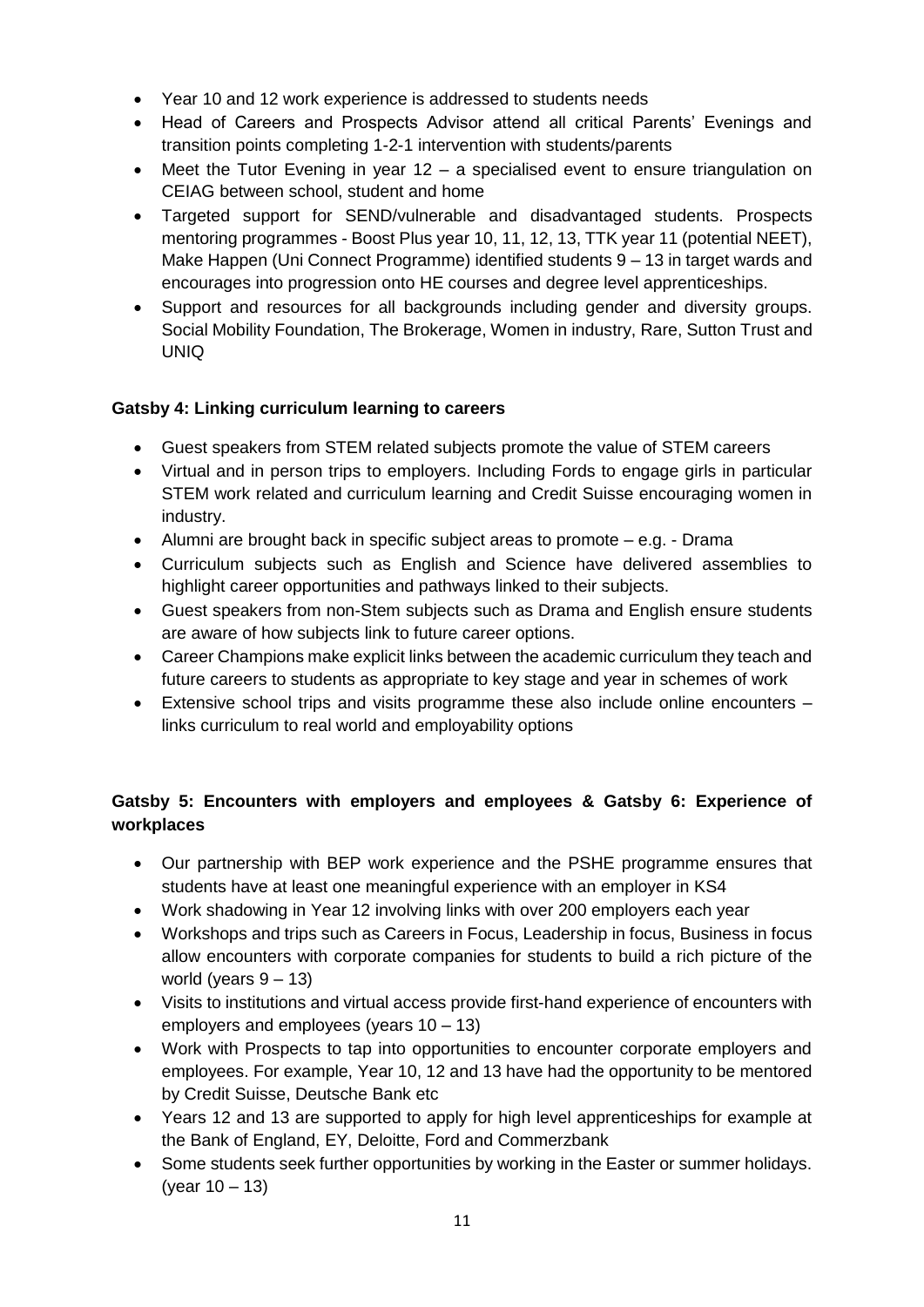- Students are well prepared for their experiences of work through PSHE, assemblies and the majority of students also attend an interview with their employers before work experience
- A robust system ensure that all students have the opportunity to receive feedback from their employer (year 10) – teacher visit report

### **Gatsby 7: Encounters with further and higher education**

- Year 11 parents transition evening provides meaningful engagement with post 16 providers
- Year 11 and 13 have a menu of materials to support and enrich their beyond 16 or 18 transition after study leave. Study tools kit (National Careers Service) and resources from a range of college and Further and Higher Education providers.
- Access to career platforms such as UCAS Hub and Kudos provides online resources covering post-16 applications, universities, apprenticeships and school leaver programmes (year 8 – 13)
- Close working relationship with UEA (University of East Anglia) and Queens College, Cambridge through key events and all parents given information on Student Finance in talk at the Careers Convention.
- Visits and virtual tours to various universities allows students further meaningful encounters
- The careers lead work with students from year 9 13 to prepare them for access to university and elite institutions. This is tailored learning programmes, visits to universities and through university lecturers and staff visiting the school. For example, all year 12 students visit UEL prior to making their UCAS application and the annual careers convention where year 9 to 13 parents and students are invited to attend.
- Specialised Oxbridge Advisor meeting the needs of the most able students relationship with link college – Wadham College
- NHS programme in place to support students
- Year 12 students have access to the EPQ which often links to their future pathways
- Year 12 students engage on MOOC's e.g. Future Learn. These on-line courses provide them with employability skills and ability to research future pathways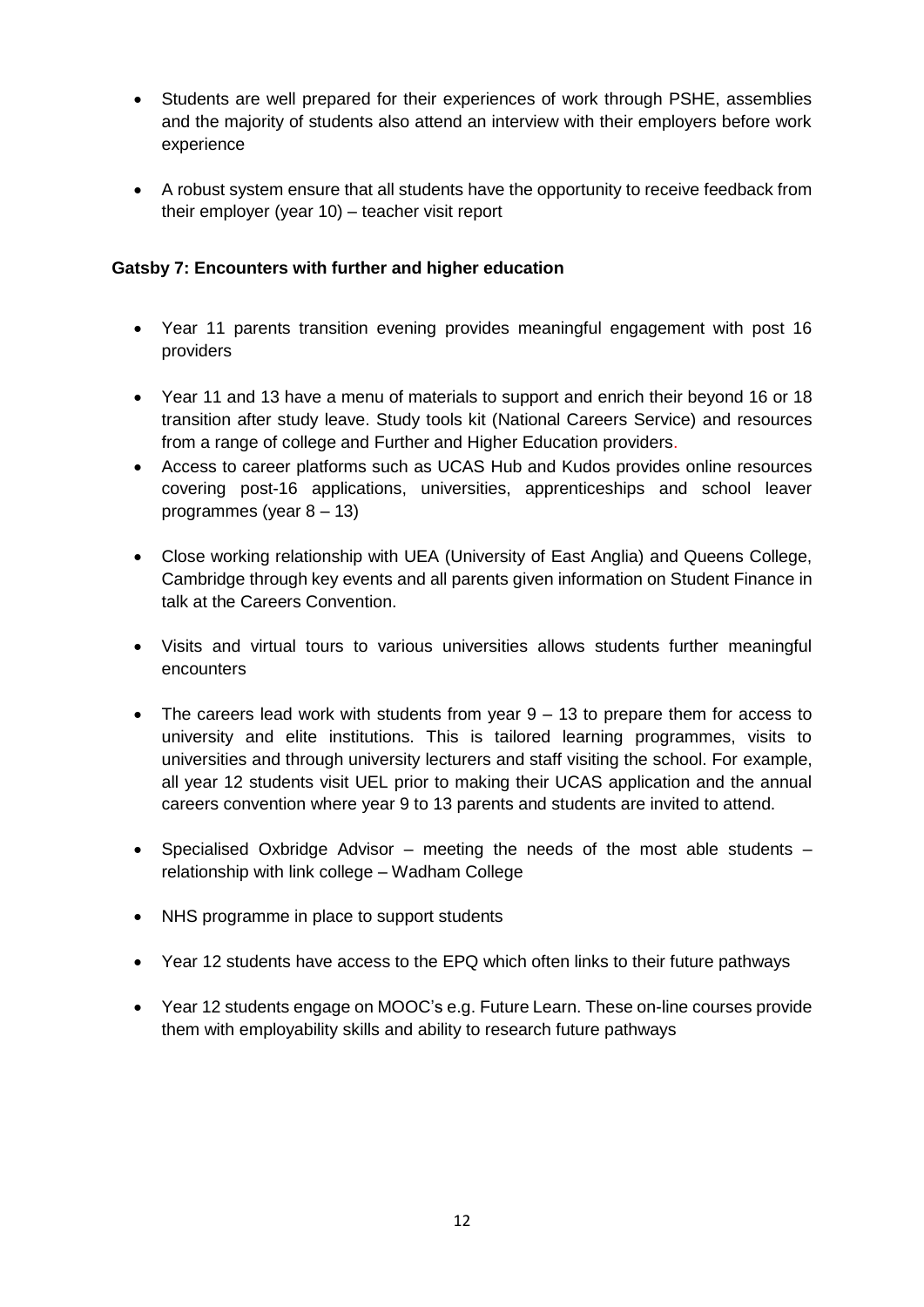#### **Gatsby 8: Personal Guidance**

- Personal guidance to students is provided through:
	- A. Subject/Form teacher
	- B. External and internal partners
	- C. Visits and workshops
	- D. Head of Careers and Prospects Advisor
	- E. SLT
- 1-2-1's with Senior Leadership Team at Beyond 14, 16 and 18 stage
- Specialised Oxbridge Advisor meeting the needs of the most able students relationship with link college – Wadham College and Queens College
- Aspiring NHS programme in place to support students
- All students have opportunities for guidance with a career's advisor.
- One to one CEIAG (Years 10-11)
- Apprenticeship workshop (Years 10 & 11)
- Mock Assessment/Interview Preparation afternoon (Year 13)
- Group CEIAG (Years  $9 11$ )
- Year 9 and 11 options evening
- Year 12 and 13 access to Prospects Advisor
- Tailored Beyond 18 programmes for year 12 and 13
- Access to recommend online career resources and the school website provides students the opportunity and knowledge of post 16 applications, universities, apprenticeships and school leaver programmes
- Targeted support for SEND/vulnerable and disadvantaged students. Prospects mentoring programmes - Boost Plus year 10, 11, 12, 13, TTK year 11 (potential NEET), Make Happen (Uni Connect Programme) identified students 9 – 13 in target wards and encourages into progression onto HE courses and degree level apprenticeships.
- Support and resources for all backgrounds including gender and diversity groups including: The Social Mobility Foundation, The Brokerage, Women in industry, Rare, Sutton Trust and UNIQ
- Prospects advisor support on GCSE and A level results days
- Explicit transition materials for students in Year 11 and 13 after study leave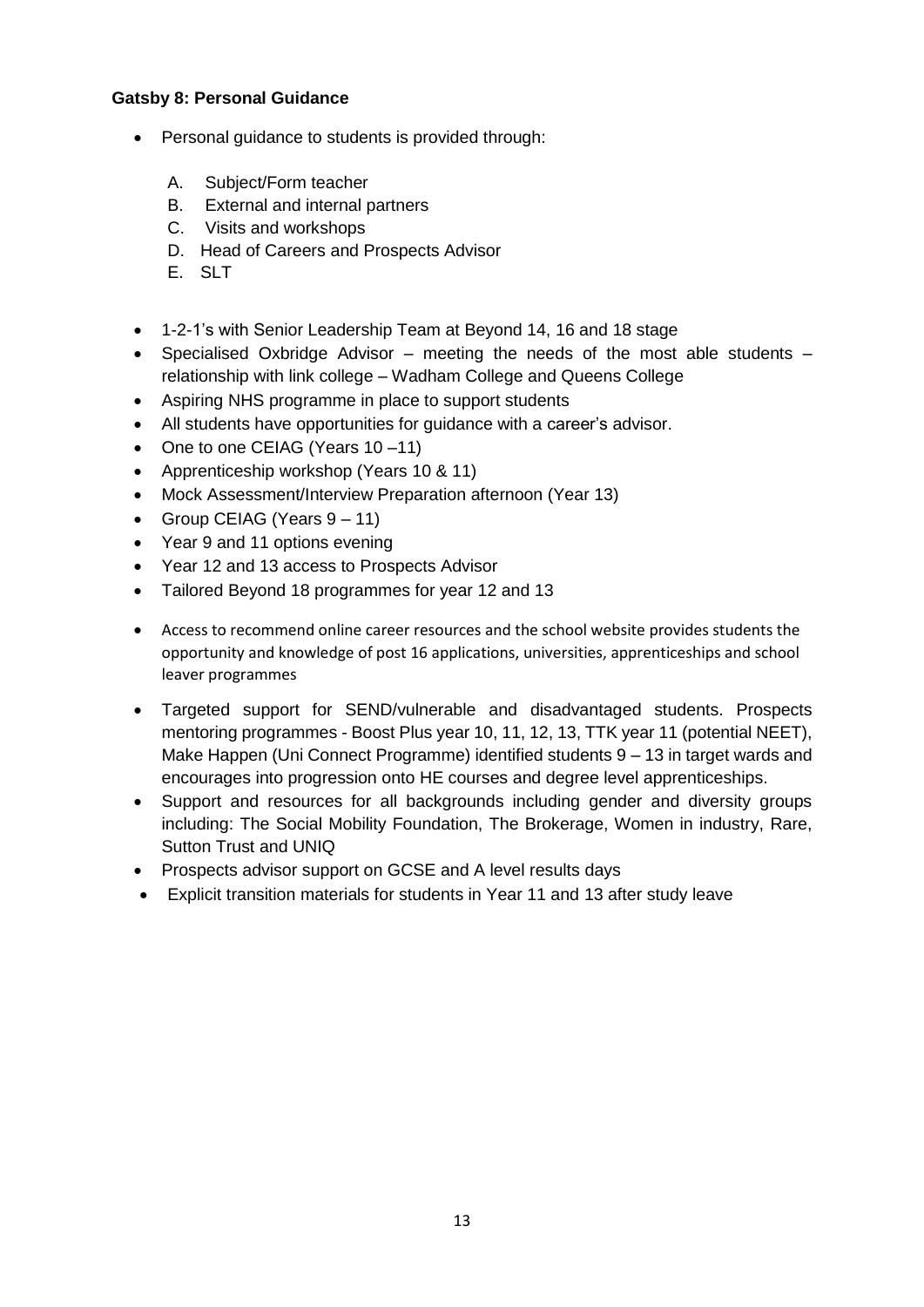# **Appendix 3: Curriculum Map for CEIAG**

## **Autumn Term**

| <b>YEAR</b><br><b>GROUP</b> | <b>CEG PLANNED ACTIVITY</b>                                                                                                                                            | <b>PUPIL/PARENT OUTCOME</b>                                                                                                           |  |
|-----------------------------|------------------------------------------------------------------------------------------------------------------------------------------------------------------------|---------------------------------------------------------------------------------------------------------------------------------------|--|
| Year 10                     | Individual interviews with Prospects adviser.                                                                                                                          | Action plan and information for use with option choices.                                                                              |  |
| Year 10                     | Work experience launch, university and Apprenticeships<br>talk and career carousel.                                                                                    | Identify type of placement they are seeking with help of career professionals.<br>Advice from University and apprenticeships experts. |  |
| Year 10                     | Parents' information evening for work experience.                                                                                                                      | Informing parents of the requirements and benefits of work experience                                                                 |  |
| Year 11                     | Parent transition evening                                                                                                                                              | Informing parents of academic and apprenticeship pathways - outside<br>speakers used as well                                          |  |
| Year 11                     | Student individual interviews with SLT 'Beyond 16'                                                                                                                     | Action plan looked at and information for use with choices at 16+                                                                     |  |
| Year 11                     | Destinations data and NEET data from Year 11 analysed<br>and programme for the following year modified based on<br>analysis of this information                        | Stronger programme put in place in response to accurate school data                                                                   |  |
| Year 11                     | Work Experience De-brief                                                                                                                                               | Student identifies the skills they secured during work experience and can start<br>to think about post 16 choices                     |  |
| Year 11                     | Advertising open evenings and taster courses/days for<br>alternative 6 <sup>th</sup> forms/colleges and representatives from<br>local providers presenting in assembly | Widening students' knowledge of other educational providers and<br>academic/apprenticeship pathways                                   |  |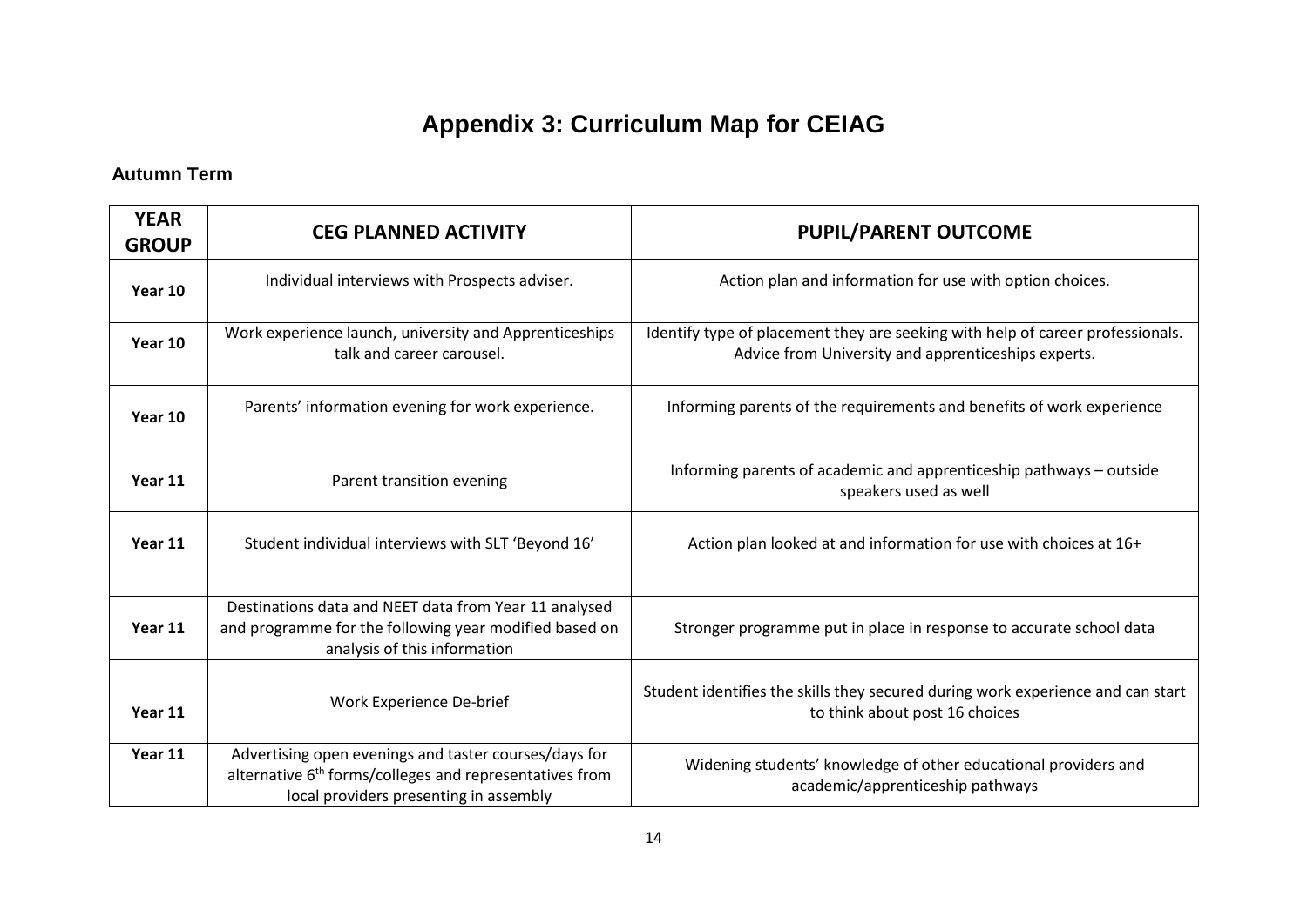| Year 10/11          | University Ideas Generator booklet given to each student                                                                                        | To help them identify if they are considering the right post 16 qualifications for<br>their degree of choice post 18                                                                                            |  |
|---------------------|-------------------------------------------------------------------------------------------------------------------------------------------------|-----------------------------------------------------------------------------------------------------------------------------------------------------------------------------------------------------------------|--|
| Year 11             | CCCS options evening for sixth form                                                                                                             | Knowledge of A levels courses available                                                                                                                                                                         |  |
| Year 12/13          | <b>Parent Information Evening</b>                                                                                                               | UCAS and Career Paths explored and explained by staff and external speakers                                                                                                                                     |  |
| Year 12             | Aspiring NHS Careers programme launch                                                                                                           | Knowledge and advice on applying to medicine and other allied healthcare<br>professions                                                                                                                         |  |
| Years<br>12/13      | Use of Careers resources for future research and to aid<br>completion of UCAS form.                                                             | Knowledge of courses available for UCAS                                                                                                                                                                         |  |
| Year 12             | Organise interviews with Prospects adviser if requested.                                                                                        | Action plan for choices at 18+                                                                                                                                                                                  |  |
| Year 12             | Initial $1 - 1$ mentoring session with new form tutor                                                                                           | Student indicates initial beyond 18 pathways                                                                                                                                                                    |  |
| Year 13             | Mock assessment afternoon for the aspiring job seekers                                                                                          | Students to get an idea of what it will be like to take part in this process when<br>they apply for role therefore giving                                                                                       |  |
| Year 13             | Mock MMI day for the medics that have applied                                                                                                   | Student get an idea of what it will be like if they get to this stage of their<br>medical application                                                                                                           |  |
| Year 13             | Oxbridge Interview Preparation                                                                                                                  | Student go through mock interview process with staff and experts from<br>outside the school                                                                                                                     |  |
| Year 12/13          | Destinations data and NEET data from Year 13 analysed<br>and programme for the following year modified based on<br>analysis of this information | Stronger programme put in place in response to accurate school data                                                                                                                                             |  |
| <b>Years 9 - 13</b> | Careers Convention. November each year                                                                                                          | Information gathered on career options for both students and parents. As part<br>of this all parents are invited to a Student Finance Talk led by UEA and there is<br>also a 'Transitions Talk, by Deputy Head. |  |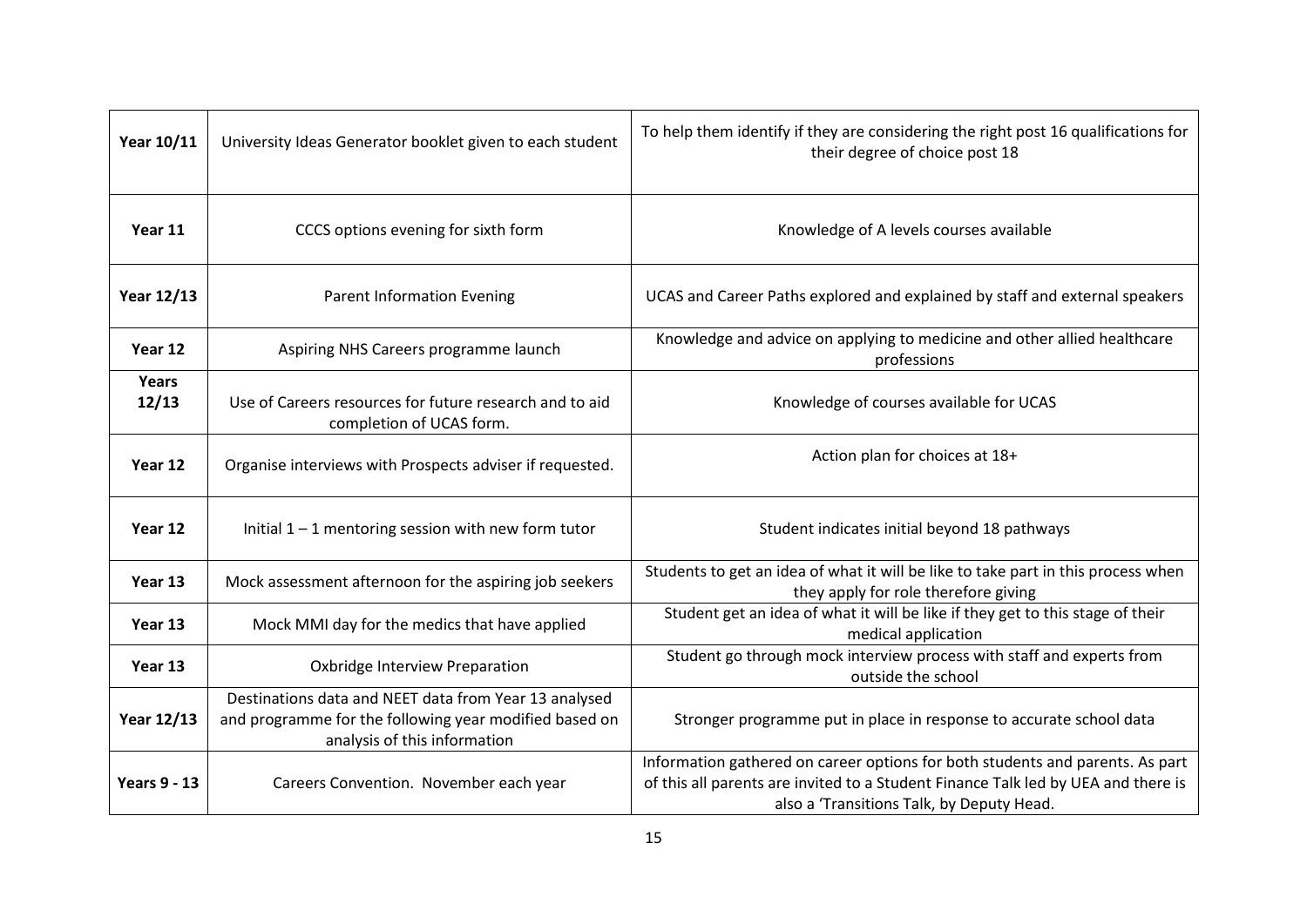## **Spring Term**

| Year <sub>7</sub> | Log onto Kudos and create account                                                                                     | Understand themselves and find out about Careers and world of work        |  |
|-------------------|-----------------------------------------------------------------------------------------------------------------------|---------------------------------------------------------------------------|--|
| Year 8            | Log onto Kudos and create account                                                                                     | Understand themselves and find out about Careers and world of work        |  |
| Year 9            | Options Evening and subsequent Parents' Evening for<br><b>GCSE</b> choices                                            | Knowledge of GCSE options to aid decision making.                         |  |
| Year 9            | Student individual interviews with SLT                                                                                | Action plan looked at and information for use with GCSE choices at 14+    |  |
| Year 10           | Careers software used to identify key strengths and<br>different careers options. CV construction and cover<br>letter | To understand employer expectation and the roles available.               |  |
| Year 10/11        | BTEC Surgery for parents and students                                                                                 | To understand alternative academic pathways                               |  |
| Year 10/11        | Apprenticeship Workshop                                                                                               | Knowledge of the job market and options available                         |  |
| Year 11           | University Taster days                                                                                                | Knowledge of courses and content                                          |  |
| Year 12           | Beyond 18 Day (1) for students and evening for parents                                                                | Knowledge of requirements for UCAS and the workplace<br>UEA in attendance |  |
| Year 12           | Taster days at University                                                                                             | Knowledge of courses and their content                                    |  |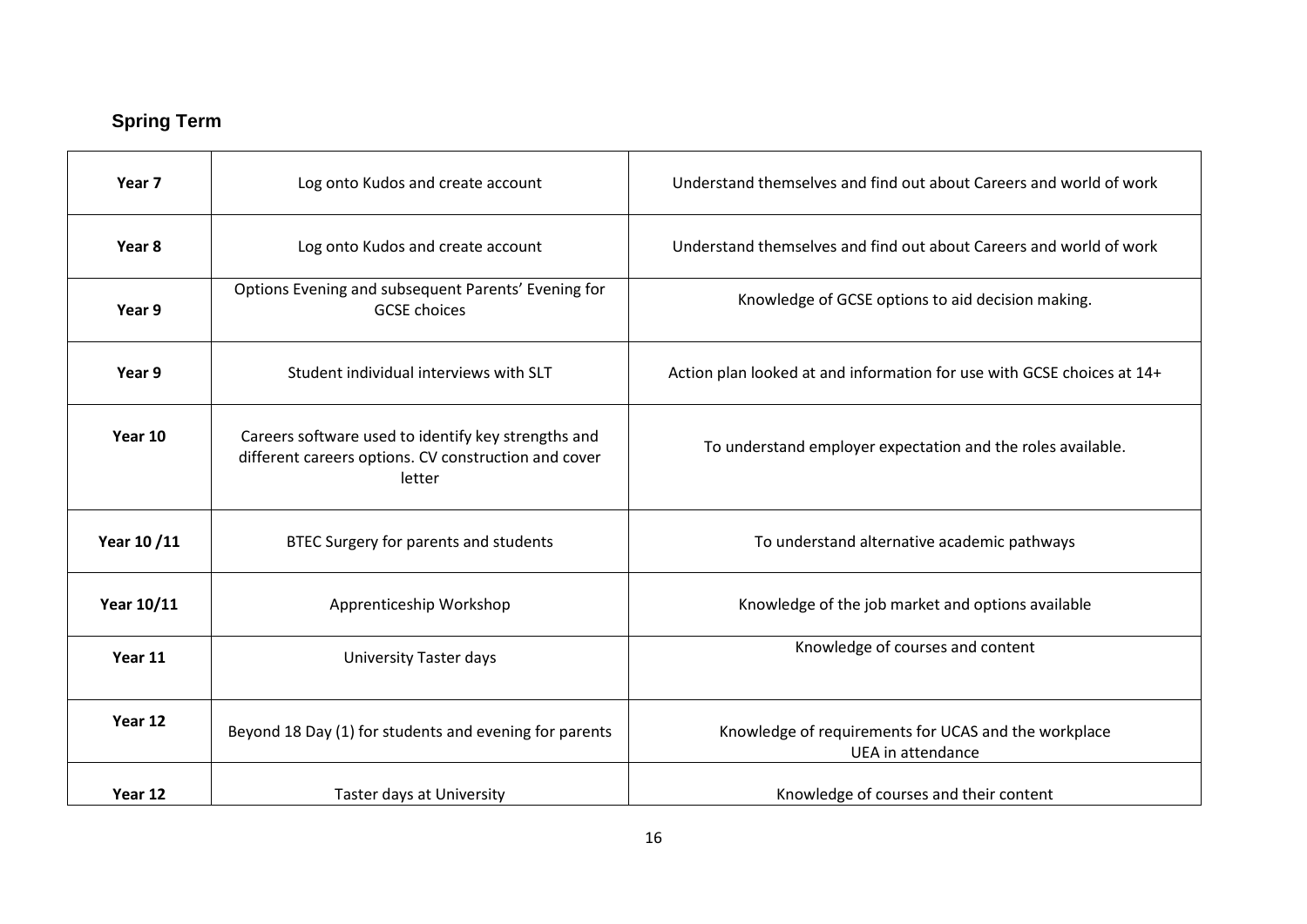| Year 12 | Launch of Sutton Trust and UNIQ programmes                                                                                                                                                                                                                                                                                                                                                                            | The programmes champion social mobility to support students that are looking to<br>apply to university.                                                                                |  |
|---------|-----------------------------------------------------------------------------------------------------------------------------------------------------------------------------------------------------------------------------------------------------------------------------------------------------------------------------------------------------------------------------------------------------------------------|----------------------------------------------------------------------------------------------------------------------------------------------------------------------------------------|--|
| Year 13 | Interviews with Prospects Adviser if requested<br>Job seekers workshops with Head of Careers and<br>Employer<br>Collect CVs from students not going to University, inform<br>those students of any vacancies that may occur<br>Arrange interviews for job vacancies<br>Representatives from Industry & Commerce invited into<br>school to advertise/advise on training opportunities; e.g.<br>AON, KPMG, PWC & E & Y. | Knowledge of job application process, interview techniques etc.<br>Pupils informed of any vacancies<br>Attending suitable interview<br>Knowledge of vacancies with training prospects. |  |
| Year 9  | Beyond Year 9 Parent Information evening                                                                                                                                                                                                                                                                                                                                                                              |                                                                                                                                                                                        |  |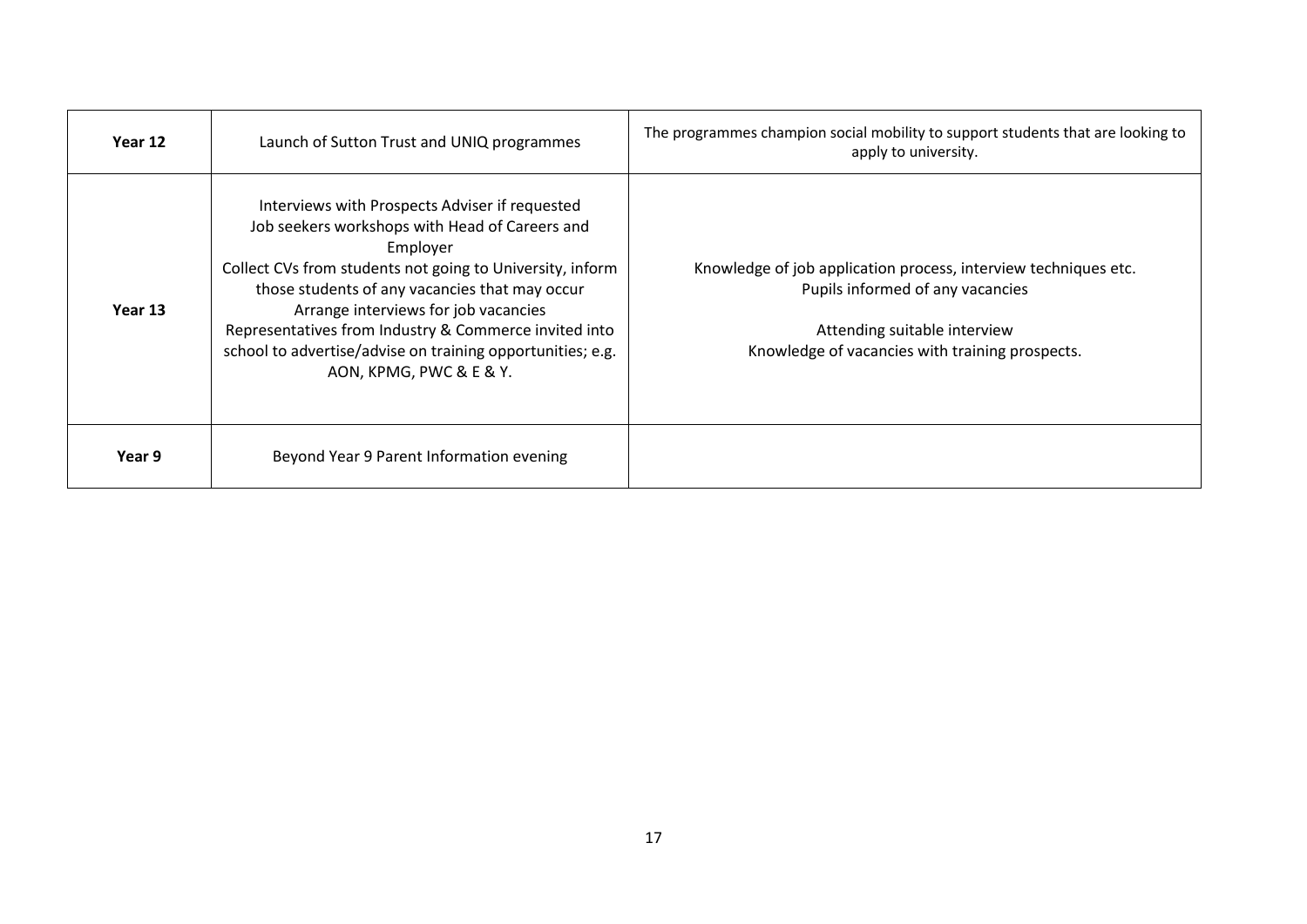## **Summer Term**

| Year 10        | Completion of work experience placements and<br>interviews<br>Work experience completed at the end of summer term                                                                                   | Suitable placement obtained and experience gained.                                                                                                                                            |  |
|----------------|-----------------------------------------------------------------------------------------------------------------------------------------------------------------------------------------------------|-----------------------------------------------------------------------------------------------------------------------------------------------------------------------------------------------|--|
| Year 10        | College Taster sessions at local providers                                                                                                                                                          | Knowledge of courses available and apprenticeships                                                                                                                                            |  |
|                | Careers resources available for research - Heap guide                                                                                                                                               | Informed choices made for 18+                                                                                                                                                                 |  |
| Year 12        | Beyond 18 Day (2) and UCAS Convention.<br>Complete one-week work experience<br>Meet the Tutor Evening                                                                                               | Completes triangulation between school-student-parent                                                                                                                                         |  |
| Year 11        | 6 <sup>th</sup> Form Induction                                                                                                                                                                      | Academic materials to support transition to year 12                                                                                                                                           |  |
| Year 12        | Part II -Aspiring NHS Careers programme                                                                                                                                                             | Knowledge and advice on applying to medicine                                                                                                                                                  |  |
| Year 12        | Launch of MOOC's including Future Learn and Eton X                                                                                                                                                  | On-line courses to provide employability skills and more enhanced subject knowledge                                                                                                           |  |
| Year 13        | Careers resources available for research into University<br>courses<br>Making available any information on job vacancies that<br>invariably come in to school for those not going to<br>University. | Alternative courses considered for UCAS application.<br>Secure suitable job.                                                                                                                  |  |
| Year 11 and 13 | <b>Transition Tasks</b>                                                                                                                                                                             | A menu of materials to support and enrich beyond 16 or 18 transition after study<br>leave. Study tools kit (National Careers Service), resources from a range of college and<br>HE providers. |  |